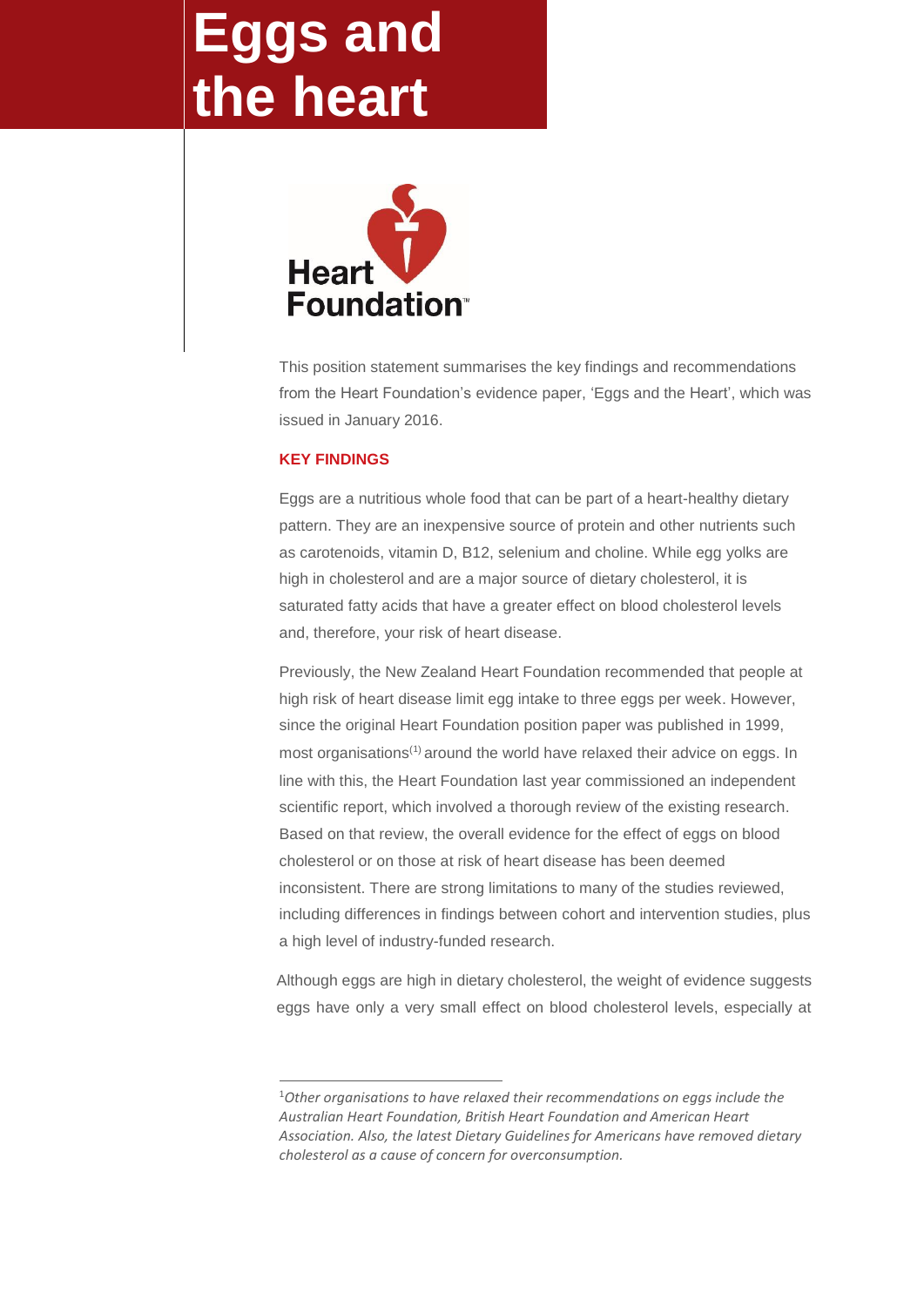normal levels of intake in New Zealand. For most people, any such increased risk is not likely to be clinically meaningful.

While the evidence is not clear enough to say there is no association between dietary cholesterol and heart disease risk, the evidence is also not strong enough to warrant continuing recommendations to limit egg intake to three per week.

Overall, epidemiological evidence suggests six to seven eggs per week does not increase heart disease risk.

There has been a limited amount of research since 1999 in people with hyperlipidaemia, and epidemiological research suggests the prudent limit for them is six to seven eggs per week.

Dietary cholesterol and egg intake have been associated with increased risk of cardiovascular disease in people with type 2 diabetes, in most studies that have assessed them.

When sub-groups of hyper-responders to dietary cholesterol were identified, the increases in blood cholesterol levels were still small.

## **RECOMMENDATIONS**

**Advice for those at increased risk of heart disease**

Based on current evidence, the Heart Foundation is making a prudent recommendation that New Zealanders who are at increased risk of heart disease, including those with Type 2 diabetes, can eat up to six eggs per week as part of a heart-healthy eating pattern. This amount is unlikely to have any substantive influence on their risk of heart disease.

Advice for hyper-responders would be best based on their individual response to egg intake, as limits will vary according to the individual. It would be best to discuss your individual requirements with your GP and a registered dietitian.

**Advice for the General Population**

For the general healthy population, eggs can be included as part of a hearthealthy eating pattern. There are more important changes people should be focusing on, such as increasing vegetable intake, eating more whole and less